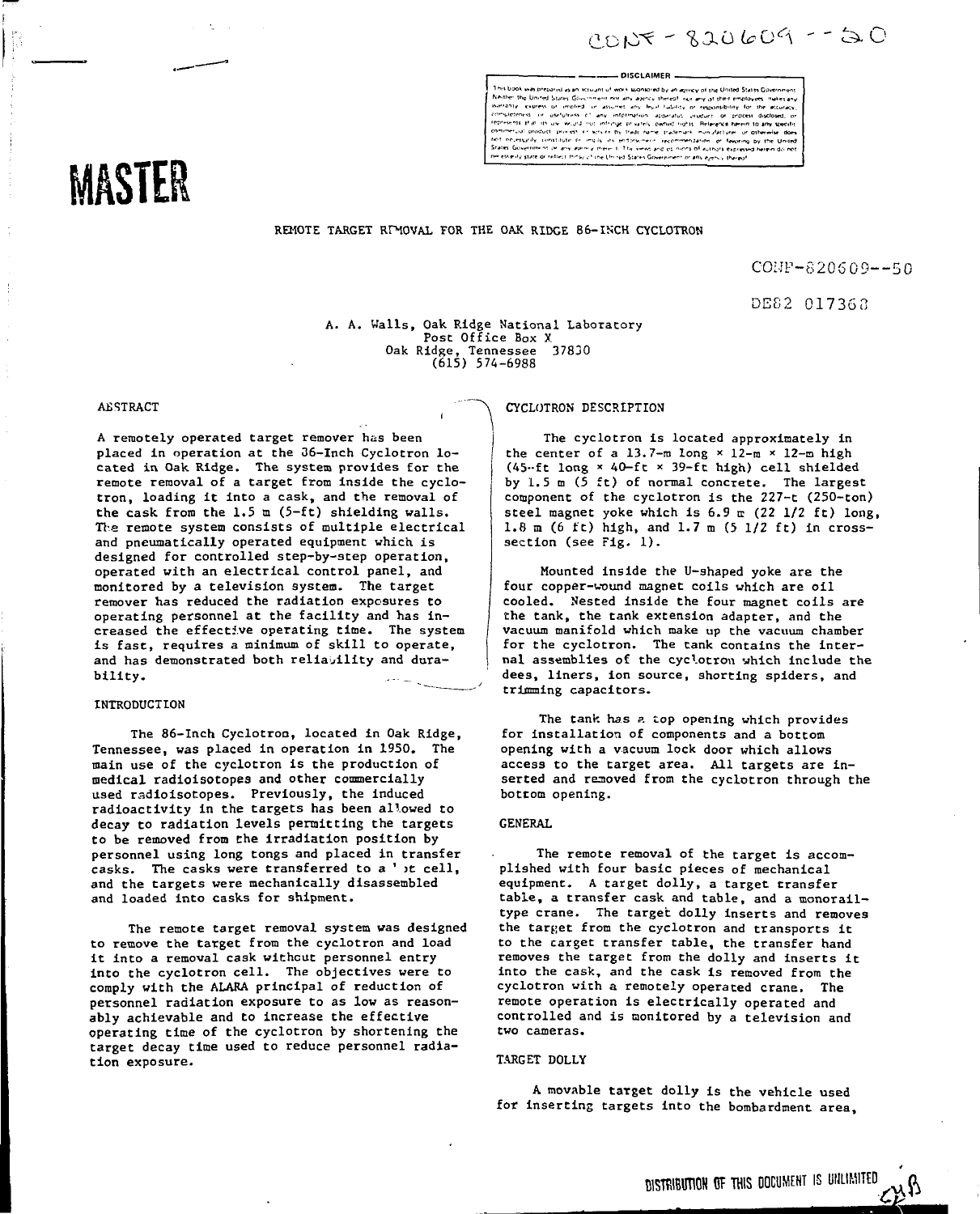$2005 - 820609 - 50$ 

# DISCLAIMER -

This book was prepared as an account of ont, against the am assess of the United States Government, Norther the United States Government for any agency thereal, nor any of their employees, makes no<br>intertwinty, respect or

# MASTER

REMOTE TARGET REMOVAL FOR THE OAK RIDGE 86-INCH CYCLOTRON

A. A. Walls, Oak Ridge National Laboratory<br>Post Office Box X 0ak Ridge, Tennessee<br>(615) 574-6988 37830

# **ABSTRACT**

A remotely operated target remover has been placed in operation at the 86-Inch Cyclotron located in Oak Ridge. The system provides for the remote removal of a target from inside the cyclotron, loading it into a cask, and the removal of the cask from the 1.5 m (5-ft) shielding walls. The remote system consists of multiple electrical and pneumatically operated equipment which is designed for controlled step-by-step operation, operated with an electrical control panel, and monitored by a television system. The target remover has reduced the radiation exposures to operating personnel at the facility and has increased the effective operating time. The system is fast, requires a minimum of skill to operate, and has demonstrated both reliability and durability.

#### INTRODUCTION

The 86-Inch Cyclotron, located in Oak Ridge, Tennessee, was placed in operation in 1950. The main use of the cyclotron is the production of medical radioisotopes and other commercially used radioisotopes. Previously, the induced radioactivity in the targets has been allowed to decay to radiation levels permitting the targets to be removed from the irradiation position by personnel using long tongs and placed in transfer casks. The casks were transferred to a ' it cell, and the targets were mechanically disassembled and loaded into casks for shipment.

The remote target removal system was designed to remove the target from the cyclotron and load it into a removal cask without personnel entry into the cyclotron cell. The objectives were to comply with the ALARA principal of reduction of personnel radiation exposure to as low as reasonably achievable and to increase the effective operating time of the cyclotron by shortening the target decay time used to reduce personnel radiation exposure.

#### CYCLOTRON DESCRIPTION

The cyclotron is located approximately in the center of a 13.7-m long  $\times$  12-m  $\times$  12-m high (45-ft long × 40-ft × 39-ft high) cell shielded by 1.5 m (5 ft) of normal concrete. The largest component of the cyclotron is the 227-t (250-ton) steel magnet yoke which is 6.9 m (22 1/2 ft) long, 1.8 m (6 ft) high, and 1.7 m (5 1/2 ft) in crosssection (see Fig. 1).

Mounted inside the U-shaped yoke are the four copper-wound magnet coils which are oil cooled. Nested inside the four magnet coils are the tank, the tank extension adapter, and the vacuum manifold which make up the vacuum chamber for the cyclotron. The tank contains the internal assemblies of the cyclotron which include the dees, liners, ion source, shorting spiders, and trimming capacitors.

The tank has a top opening which provides for installation of components and a bottom opening with a vacuum lock door which allows access to the target area. All targets are inserted and removed from the cyclotron through the bottom opening.

#### **GENERAL**

The remote removal of the target is accomplished with four basic pieces of mechanical equipment. A target dolly, a target transfer table, a transfer cask and table, and a monorailtype crane. The target dolly inserts and removes the target from the cyclotron and transports it to the target transfer table, the transfer hand removes the target from the dolly and inserts it into the cask, and the cask is removed from the cyclotron with a remotely operated crane. The remote operation is electrically operated and controlled and is monitored by a television and two cameras.

#### TARGET DOLLY

A movable target dolly is the vehicle used for inserting targets into the bombardment area,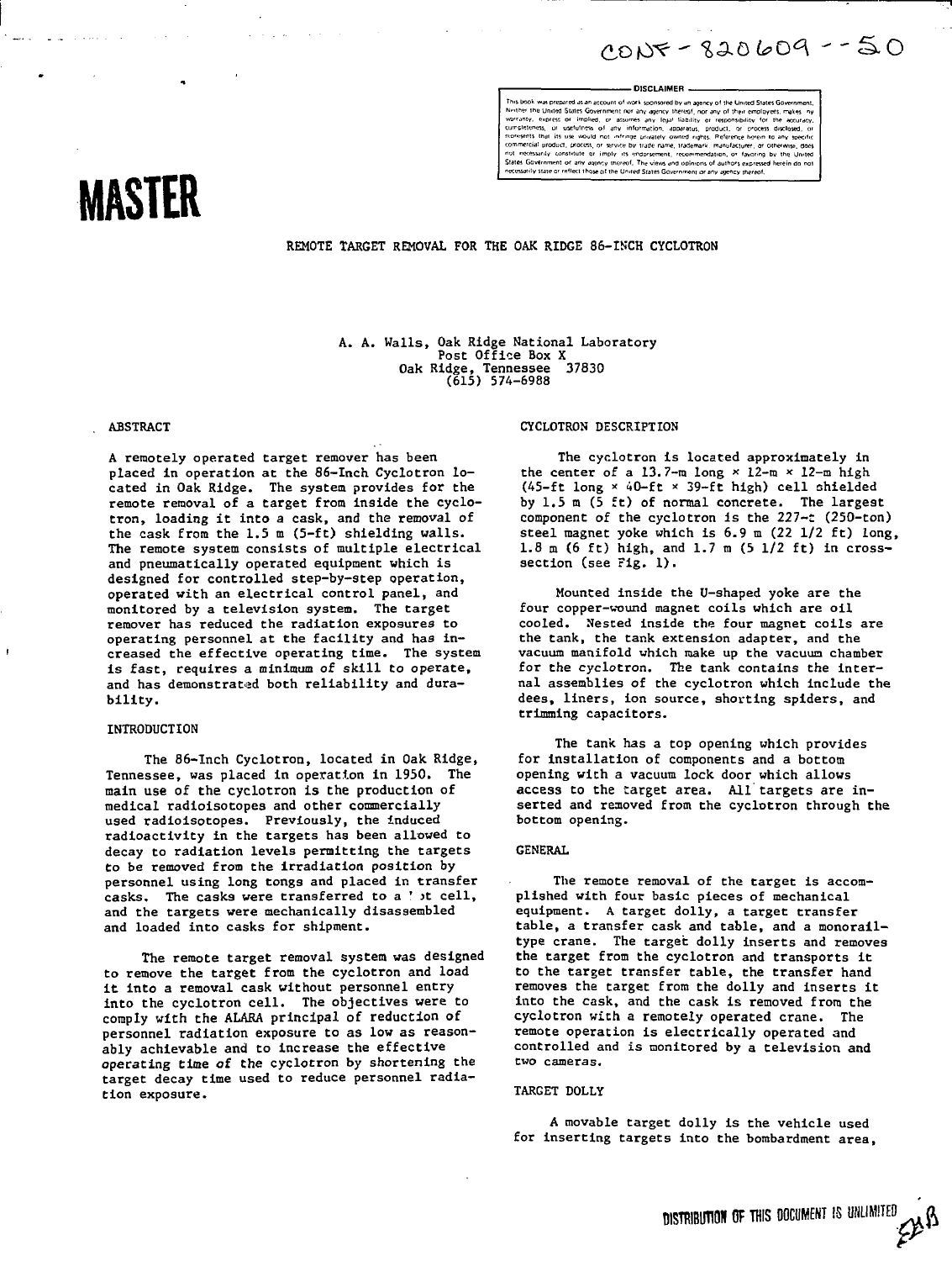

**Fig. 1. The 86-Inch Cvclotron**

**retrieving the target, and positioning it for transfer into the cask (Fig. 2). The target dolly has the following features:**

- **1. A mating flange on top of the dolly which is compatible with the bottom of the cyclotron (vacuum lock door) so that a vacuum of 10~<sup>s</sup> torr can be maintained in the target dolly unit.**
- **2. Remote positioning so it can be raised against the bottom of the cyclotron to form a seal with the flange of the vacuum lock door and lowered to break the seal.**
- **3. A self-contained system that can insert and remove a target while the target dolly Is coupled to the bottom of the cyclotron.**
- **4. Electrical insulation so that the intensity of the proton beam impinging on the target** can be measured.
- **5. A water system for target coolant which can dissipate the heat.**
- **6. Remote attachment to a water and air supply system.**
- **7. A mechanism for locating the target to a position under a target transfer table for lifting the target by the transfer hand.**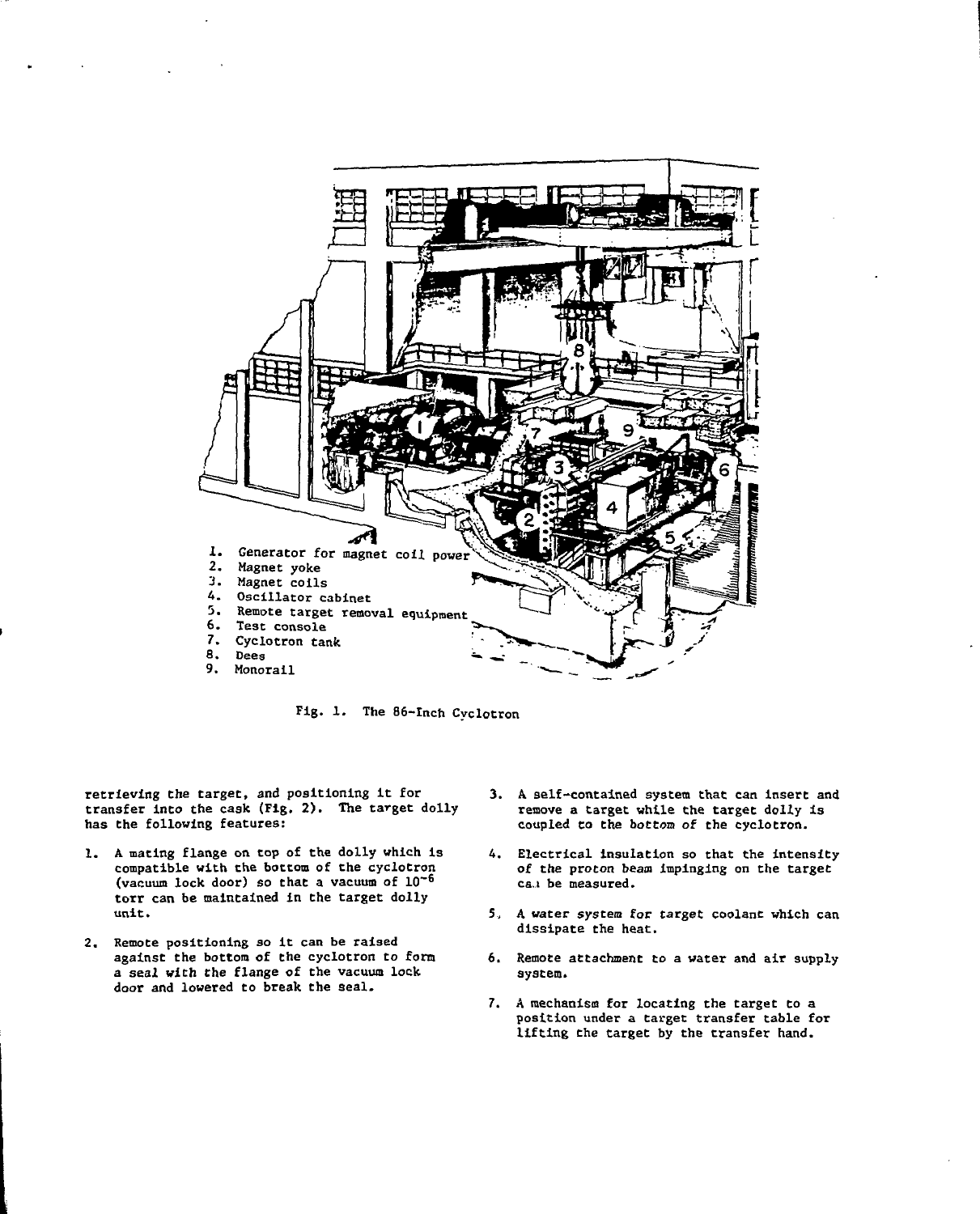

**Fig. 2. Target Dolly**

**All of these features are remotely controllable from outside the cyclotron cell. A similar dolly has been used during past years, but the design had to be refined to incorporate the remote technology required. Costs for the new target dolly in 1981 were about \$55,000.**

#### **TARGET TRANSFER TABLE**

**The function of the target transfer table (Fig. 3) is to remove the target assembly from the target dolly and place it in the prepositioned transfer cask. The transfer hand consists of a protruding metal plate whicii meshes against the bottom of the target head when I<sup>1</sup>" is positioned by the target dolly. The transfer hand can be raised, and lowered, and moved horizontally to position the target assembly in the cask — a very simple design for remote operations. The challenge in the design for this operation was to provide a remote disconnect which contained the water coolant supply so the target assembly could be removed from the target dolly. A 13-cm (5-in.) diam quick-disconnect was design i and built for this purpose.**

#### **TRANSFER CASK AND TABLE**

**The transfer cask (Fig. 4) is unique because of the weight limitations. The cask design specifications included a minimum shielding of 10 cm (4 in.) of lead, a maximum weight of 900 kg (one ton), and a remotely operated, vertical-lift door. The cask door is operated with pneumatic cylinders mounted on the cask table. After the transfer hand positions the target assembly in**



**the cask, the cask door is remotely closed using pneumatic cylinders. The cask Is then free to be removed by the crane.**

#### **CRANE (MONORAIL)**

**The monorail crane was modified to provide a remote control system. A ribbon-type flexible control cable which floated with the monorail i\*i used to power the controls. A guide system was field fabricated to guide the cask into position on the cask table.**

 $\mathbf{A}$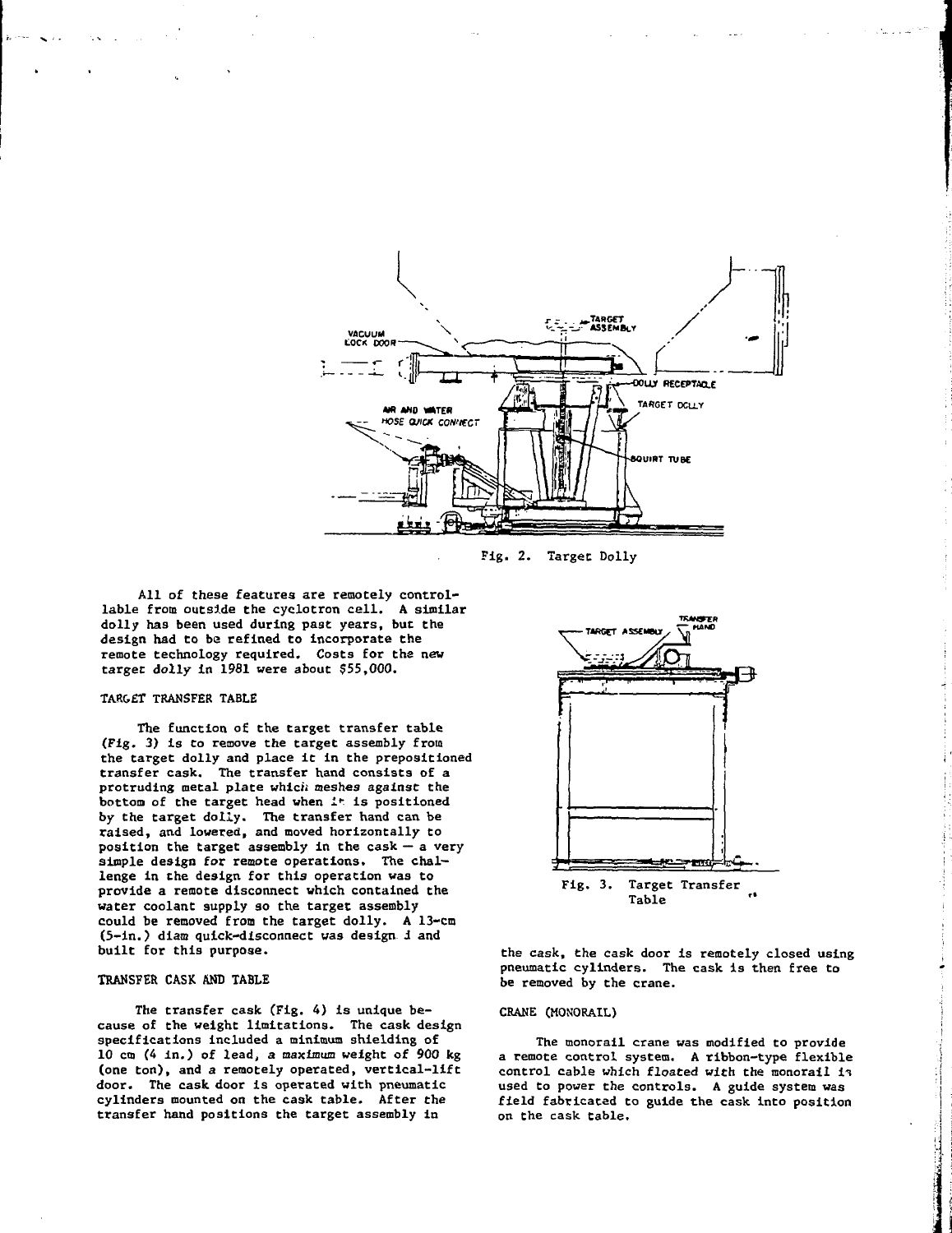

**Fig. 4. Transfer Cask and Table**

#### **CONTROL SYSTEM**

**The control system is a semiautomatic, electrically operated system which is controlled by a series of limit switch actuations. Sensitive manipulations in the sequence of operation are automatically stopped at critical points and must be manually initiated to continue to the next operation. A light indicates that the target assembly is in the proper position for the next operation and the next operation is manually initiated. This series of operations continues until the target is loaded and the cask is removed from the cell. There are 23 controls or monitoring switches in the operation. The remote operations are monitored by two television cameras and one television.**

**There are two control panels with complete operation; one in the cyclotron cell at the site and the other at the TV control stat'on. Two other control stations have limited operation, one in the cyclotron control room for specific operations related to the cyclotron operation and the other in a shielded area in the entrance maze where the crane can be visually monitored in case of unusual circumstances.**

# **OPERATION SEQUENCE**

**The operation sequence of the system consists of the following remote operations after the target has been irradiated (see Fig. S):**

**The target assembly is electrically lowered into the dolly receptacle, the pneumatically operated vacuum lock door on the bottom of the cyclotron is closed, and the dolly receptacle is vented to raise the pressure to atmospheric. These remote operations can be performed in the cyclotron control room as well as the remote loading station.**

**The target dolly receptacle is lowered using pneumatically operated cylinders, breaking the seal at the cyclotron. The water system is blown dry, air and water disconnects are pneumatically released, and the target dolly is transferred (chain driven) underneath to the target transfer table. Movements are controlled by electrically activated limit switches and monitored by two television cameras. The target assembly is then raised by che squirt tube (Fig. 5) on the target dolly and located for the transfer hand. Tha squirt tube is a combination target positioning pedestal and target coolant transfer tube. The electrically operated transfer hand is positioned under the target assembly, the target assembly is unlocked by a lifting motion of the hand, and it is raised from the squirt tube. The squirt tube is relocated by lowering into the dolly receptacle. The transfer hand travels with the target inside the prepositioned cask and positions the target on the supports inside the cask cavity. The transfer hand is lowered and retrieved from the cask.**

**The cask door is lowered using two pneumatic cylinders mounted on the cask tabXe. The cask is lifted by the crane to the controlled vertical position and transferred from the cyclotron cell to the hot cell where the target assembly is removed.**

**Introduction of the target assembly into the cyclotron is accomplished by manually placing the unirradiated target assembly into the cask and reversing the preceding operations until the target is positioned for bombardment. A digital readout is provided for determining the controlled height of the target in the cyclotron.**

## **SUMMARY**

**The remote operation has accomplished the objective of reducing radiation exposure to operating personnel and increasing the effective operating time of the cyclotTon by reducing the downtime formerly allowed for target decay prior to direct removal with a long tong. The system has been in operation since December 1981 with only minor difficulties.**